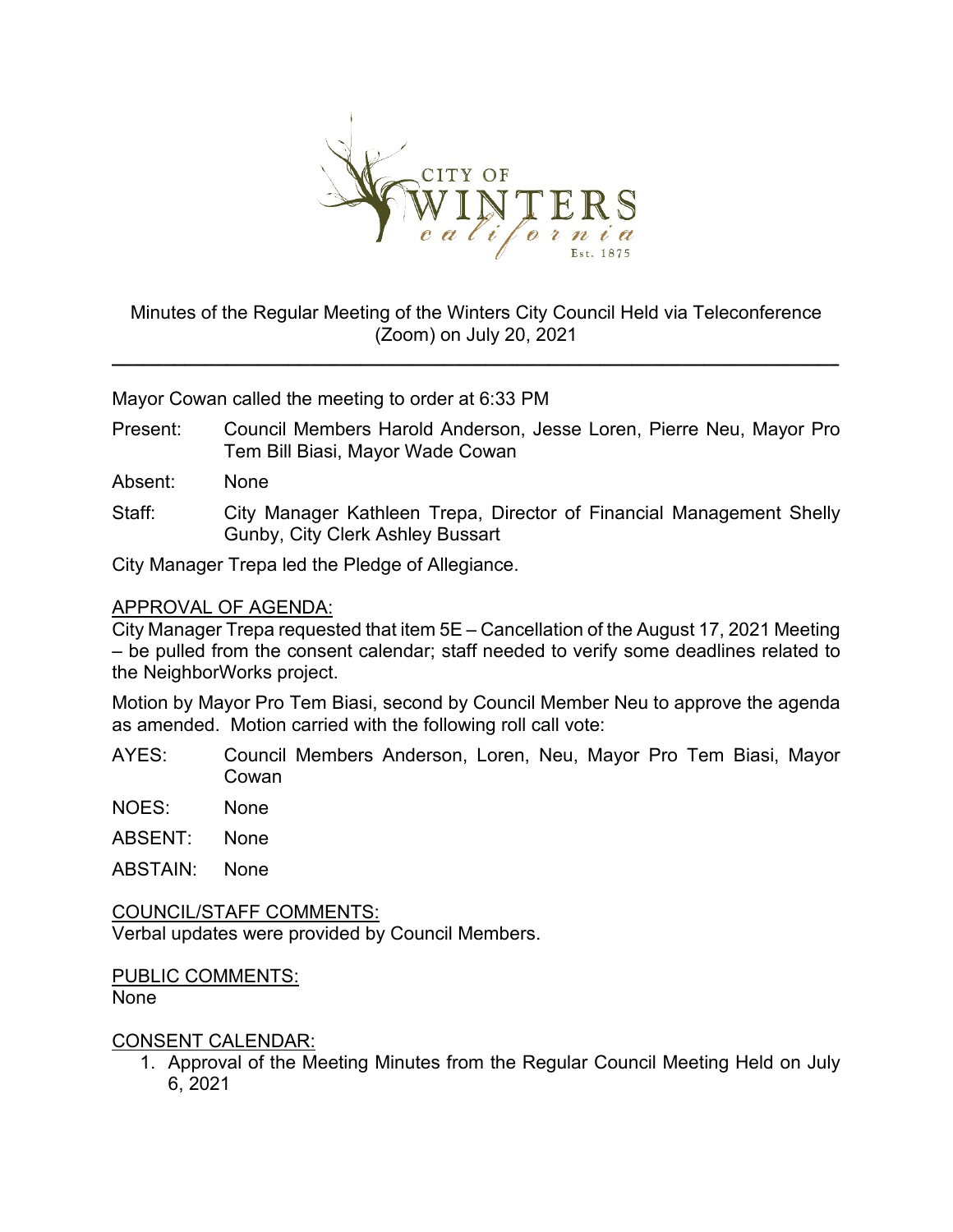- 2. Resolution 2021-41 Approving an Animal Control Services Agreement for Fiscal Year 2021-22
- 3. Resolution 2021-42 Approving the Project Plans and Specifications, Awarding a Construction Contract and Authorizing the City Manager to Execute the Contract with the Lowest Responsible Bidder Submitting a Responsive Bid, Vintage Paving Co., Inc., in the Amount of \$428,444.28 for the 20-21 Street Rehabilitation Project No. 21-21 and Authorizing the City Manager to Negotiate and Execute Contract Change Orders in an Aggregate Amount Not to Exceed \$42,850 for the Project
- 4. Resolution 2021-43 Final Acceptance Blue Mountain Terrace Off-Site **Improvements**
- 5. Cancellation of the August 17, 2021, Council Meeting removed.
- 6. Consider the Business Improvement District Annual Budget

City Manager Trepa provided an overview of the consent calendar items, Motion by Council Member Loren, second by Council Member Neu to approve the Consent Calendar. Motion carried with the following roll call vote:

- AYES: Council Members Anderson, Loren, Neu, Mayor Pro Tem Biasi, Mayor Cowan
- NOES: None
- ABSENT: None
- ABSTAIN: None

## PRESENTATION:

City Proclamation Honoring Robert Duvall and Kepi

## DISCUSSION ITEMS:

1. Resolution 2021-44 Adopting the 2021 Draft Climate Action Plan

City Manager Trepa introduced the item. The Climate Action Plan was presented by Jennifer Urquhart of the Climate Action Plan Development Board. Council Member Loren asked if this is considered a living document because of the changing targets and ongoing changes in legislation.

Jennifer Urquhart responded yes, it will be updated as rules and regulations change.

Mayor Pro Tem Biasi wanted to recognize that Winters has taken steps to address Green House gas emissions prior to the Climate Action Plan. The Economic Development Advisory Committee put together a report in 2019 about vehicle miles traveled and the impact on emissions. The more businesses we bring into town the less residents will have to travel, reducing our impact.

Motion by Council Member Loren, second by Council Member Neu to adopt the 2021 Draft Climate Action Plan. Motion carried with the following roll call vote:

AYES: Council Members Anderson, Loren, Neu, Mayor Pro Tem Biasi, Mayor Cowan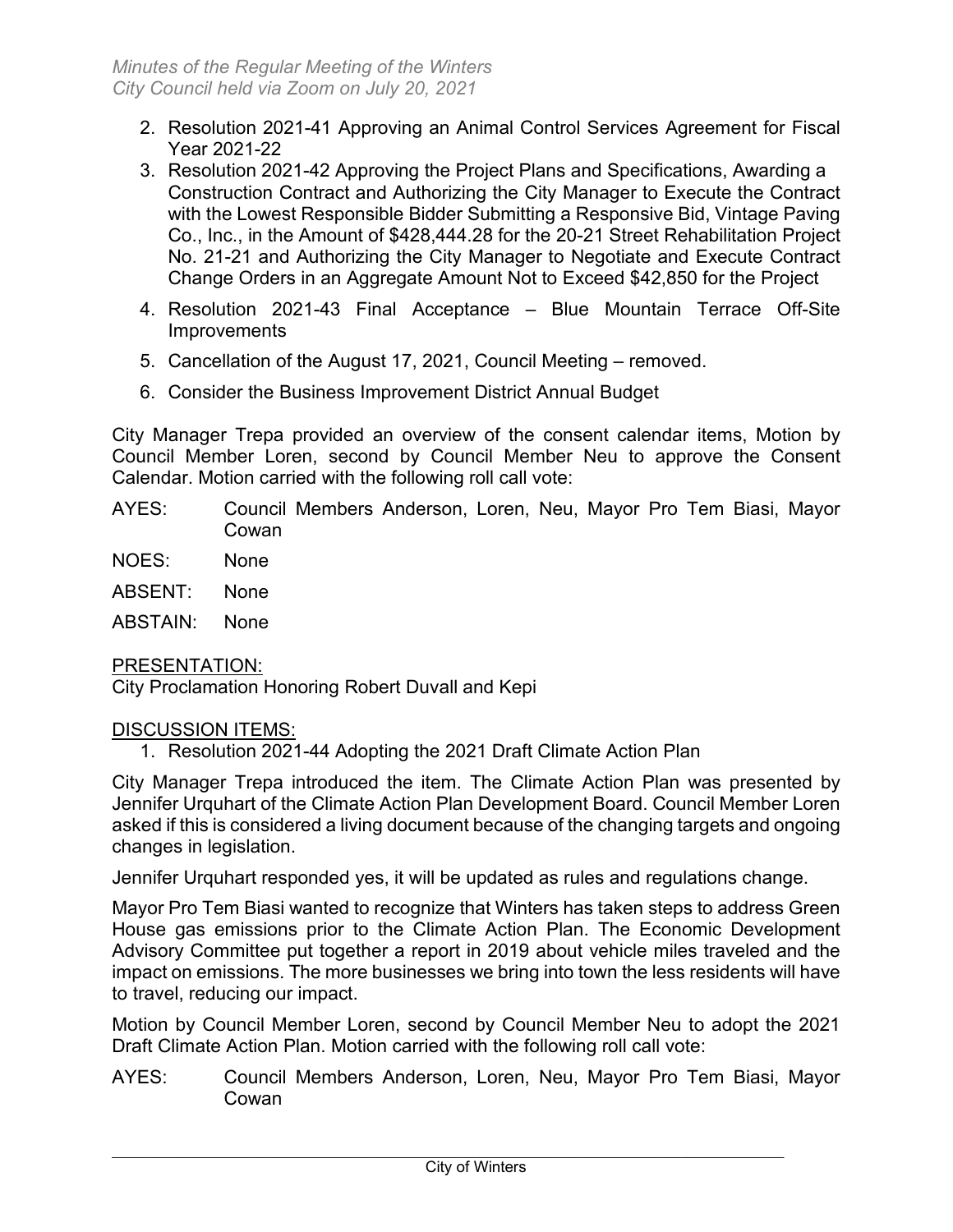| None |
|------|
|      |

ABSENT: None

ABSTAIN: None

2. Consider the Formation of Two New Commissions: The Natural Resources Commission and the Climate Action Plan Implementation Commission

City Manager Trepa introduced the report. Jennifer Urquhart presented the proposed Climate Action Commission. Kate Laddish and Eric Larsen presented the proposal by the Winters Putah Creek Committee to reform as the Natural Resources Commission.

There was some discussion related to how air or atmosphere listed on the Natural Resource Committee's proposal is separate or different than how the Climate Action Plan Commission would look at it.

Kate Laddish responded that the Natural Resources Commission would not focus on greenhouse emissions, more dust and particulates.

Eric Larsen made the analogy of General Practice Doctors vs. Surgeons with the Climate Action Plan Commission being the surgeons.

Kenneth Britton explained that there will be overlap. They will be doing different things trying to solve a common issue.

Gar House responded that because of the differences it would be hard for an advisory body to do both and that they should remain separate.

Council Member Loren also stated she would like two separate Commissions.

Council Member Anderson asked if members of the CAP Committee would be willing to serve on the Natural Resources Committee.

Mayor Pro Tem Biasi stated that he sees areas of intersection between the two committees, but it would be best to keep them separate. The only concern would be the load on the City staff. He also asked what the difference between a Commission and Committee is.

City Manager Trepa responded that the load on the City Staff depends on the scope of work that are assigned to the Committees or Commissions. Working committees that handle their own agendas and minutes, with staff supporting posting, would have less of an impact on staff workloads.

City Attorney Iris Yang explained that Committees and Commissions are both advisory bodies, the name does not make a difference, it's more the function of the body.

Council Member Neu asked if the Brown Act applies to both. The answer was yes.

Mayor Cowan would prefer that they are called Commissions.

Council Member Anderson would like to be working Committees/Commissions to not add work to City Staff.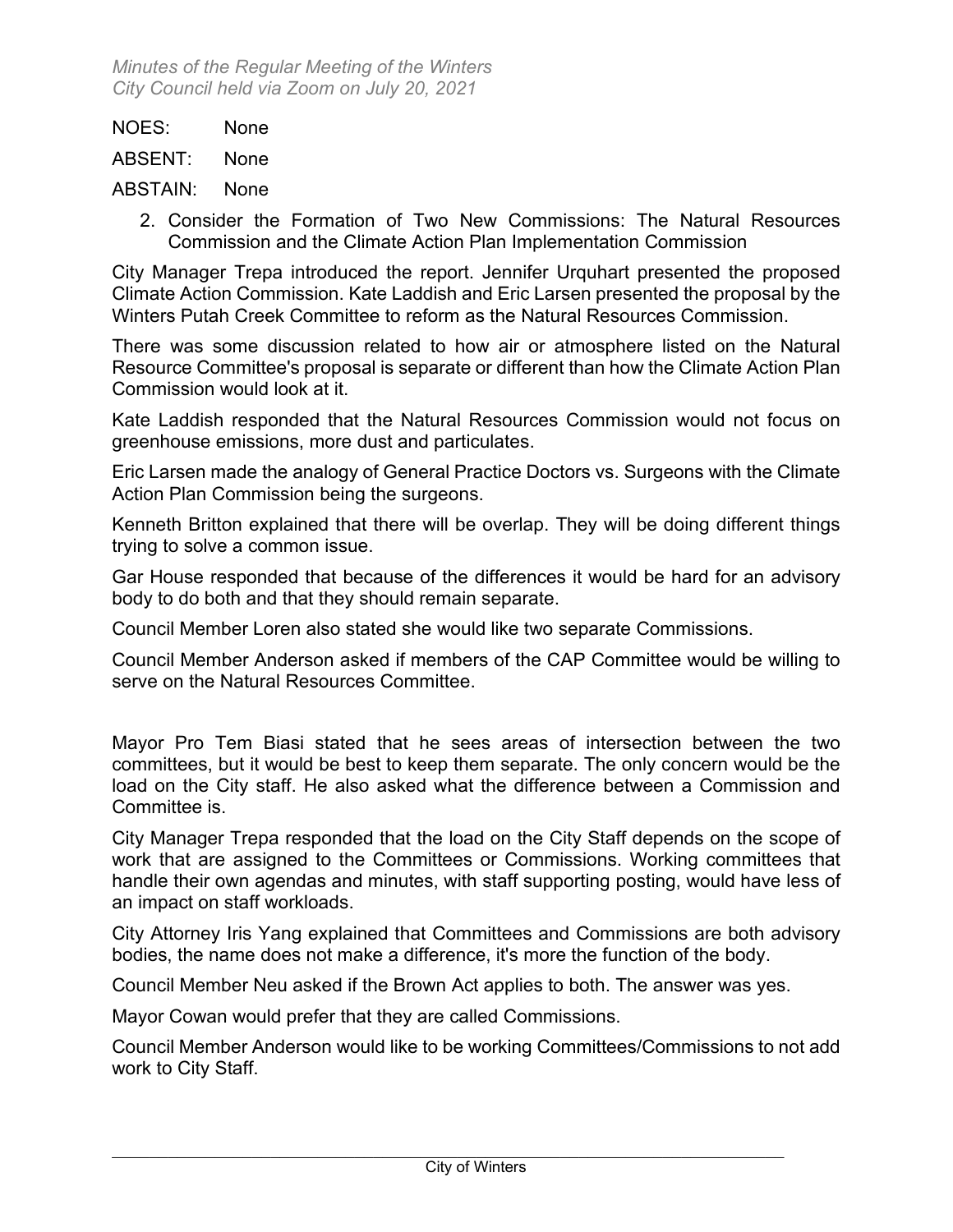Written public comment submitted by Jeff TenPas through Council Member Neu. These comments are attached on a separate page.

Denise Cantrell also submitted a written comment in favor for two Commissions.

Mayor Cowan responded to the written comment explaining that having advisory bodies with representation from the Winters zip code (Winters Proper) was acceptable, and we did not need to have just people from within the City of Winters. This could be addressed as we look more into the Commissions and their formation.

3. Resolution No. 2021-45 Approving Plans and Specifications and Authorizing the Public Works Department to Proceed with the Bidding Process for the Construction of the Wastewater Treatment Facility Influent Screening Improvements, Phase 2, Project No. 20-01, and Authorizing the City Manager to Execute a Professional Services Agreement with West Yost for Engineering Services in the Total Not to Exceed Amount of \$60,000 in a Form Approved by the City Attorney

Presentation by City Manager Trepa, with technical questions answered by Public Works Superintendent Eric Lucero. Eric explained that once the old bar screen is pulled and sealed it will alleviate the smell, but it does not have to do with the amount going through the system but with the rate at which the material is being processed at the bar screen.

Mayor Pro Tem Biasi is happy the smell will be alleviated through this process and supports this project.

Public written comment submitted through Council Member Neu. The written comments are attached.

Council Member Loren also supports addressing the issues.

Motion by Mayor Pro Tem Biasi, second by Council Member Neu to approve Resolution No. 2021-45 Approving Plans and Specifications and Authorizing the Public Works Department to Proceed with the Bidding Process for the Construction of the Wastewater Treatment Facility Influent Screening Improvements, Phase 2, Project No. 20-01, and Authorizing the City Manager to Execute a Professional Services Agreement with West Yost for Engineering Services in the Total Not to Exceed Amount of \$60,000 in a Form Approved by the City Attorney. Motion carried with the following roll call vote:

- AYES: Council Members Anderson, Loren, Neu, Mayor Pro Tem Biasi, Mayor Cowan
- NOES: None
- ABSENT: None
- ABSTAIN: None
	- 4. Resolution No. 2021-46 approving an Assignment & Assumption Agreement between HBT of Winters Highlands LLC, Meritage Homes of California Inc., and the City of Winters

Presentation by City Manager Trepa.

Mayor Pro Tem Biasi stated that he likes that there are four more affordable housing units being added to that area and supports this action.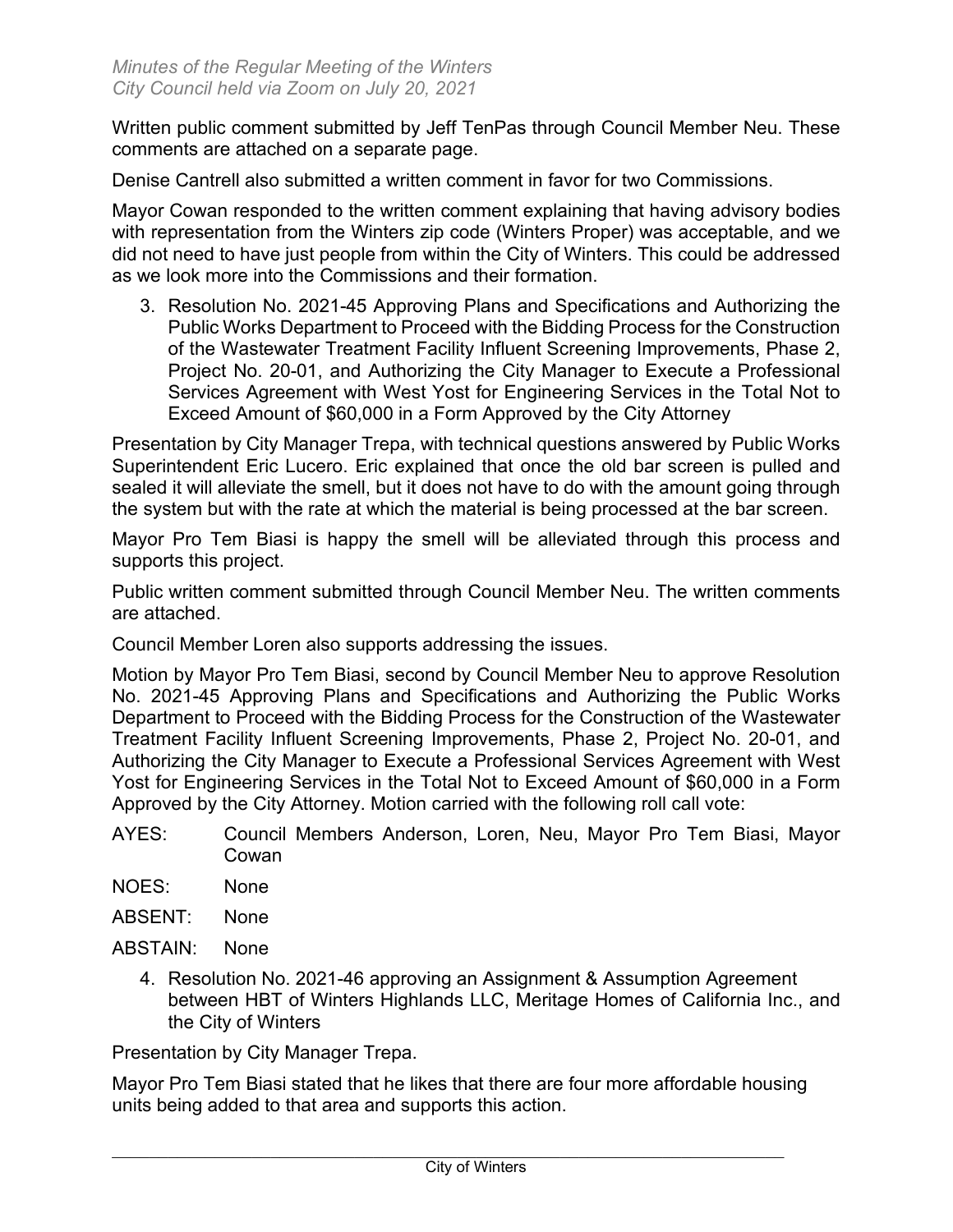Motion by Council Member Neu, second by Council Member Loren to approve an Assignment & Assumption Agreement between HBT of Winters Highlands LLC, Meritage Homes of California Inc., and the City of Winters Motion carried with the following roll call vote:

- AYES: Council Members Anderson, Loren, Neu, Mayor Pro Tem Biasi, Mayor Cowan
- NOES: None
- ABSENT: None
- ABSTAIN: None

Mayor Cowan commented on the mentioned future grading ordinance, he looks forward to that being brought forward. Mayor Cowan asked if Meritage will still be allowed to begin their grading once everything is signed and finalized.

City Manager Trepa answered yes, and a grading permit will be issued once things are final.

## CITY MANAGER REPORT:

City Manager Trepa updated that the Senior Center contract has been fully executed with funding approximately \$4.2 million to construct the Senior Center.

There will be a Council goal setting special meeting in person Friday and Saturday, July 23 and 24, from 9 a.m to 12 p.m at the Public Safety Facility. Masks will be required.

INFORMATION ONLY:

ADJOURNMENT: 8:53 PM

Wade Cowan, MAYOR

ATTEST:

\_\_\_\_\_\_\_\_\_\_\_\_\_\_\_\_\_\_\_\_\_\_\_\_\_\_\_\_\_\_\_\_\_\_\_\_\_\_ Ashley Bussart, City Clerk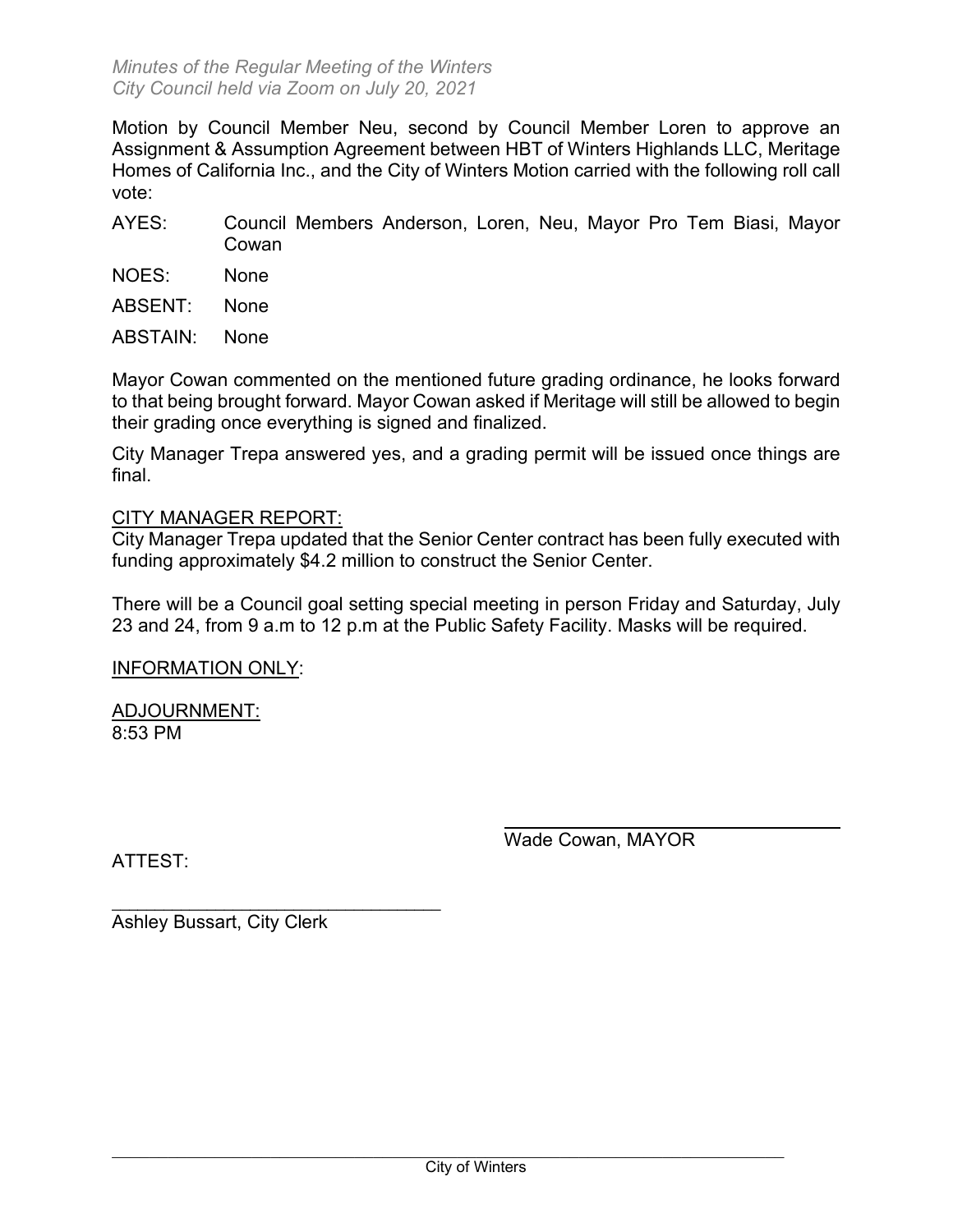From: "Jeff TenPas" Subject: Tonight's council meeting Date: July 20, 2021 at 2:31:08 PM PDT

Hello Pierre, I am out of town working on fires up by Mt Shasta. But I wanted to raise these concerns on items on the council agenda. Could you deliver these comments for me?

1. Re: the Sewage Treatment System. I want to ask, when and how is the city going to deal with the almost daily smell coming from the East St pump station. The new sewage from the Farmstead subdivision is going to be pumped to East St on its way to the treatment plant, and thereby increase use of the pump station. Even now it stinks worse at the times of day when it is used the most, so increasing use with sewage from 284 more housing units is going to increase stink even more. What are the City's plans to deal with this air quality problem?

2. Re: the Natural Resources committee. The current committee has two out of town members. Why have out of town members this committee? Won't people who live here be even better stewards of natural resource concerns? There are surely enough interested and expert community members in Winters. Why have a liaison member from the Putah Creek Council? Why have a Solano County landowner? Why not start new with member appointments?

Thanks

Jeff TenPas 24 East Main St Winters, CA 95694